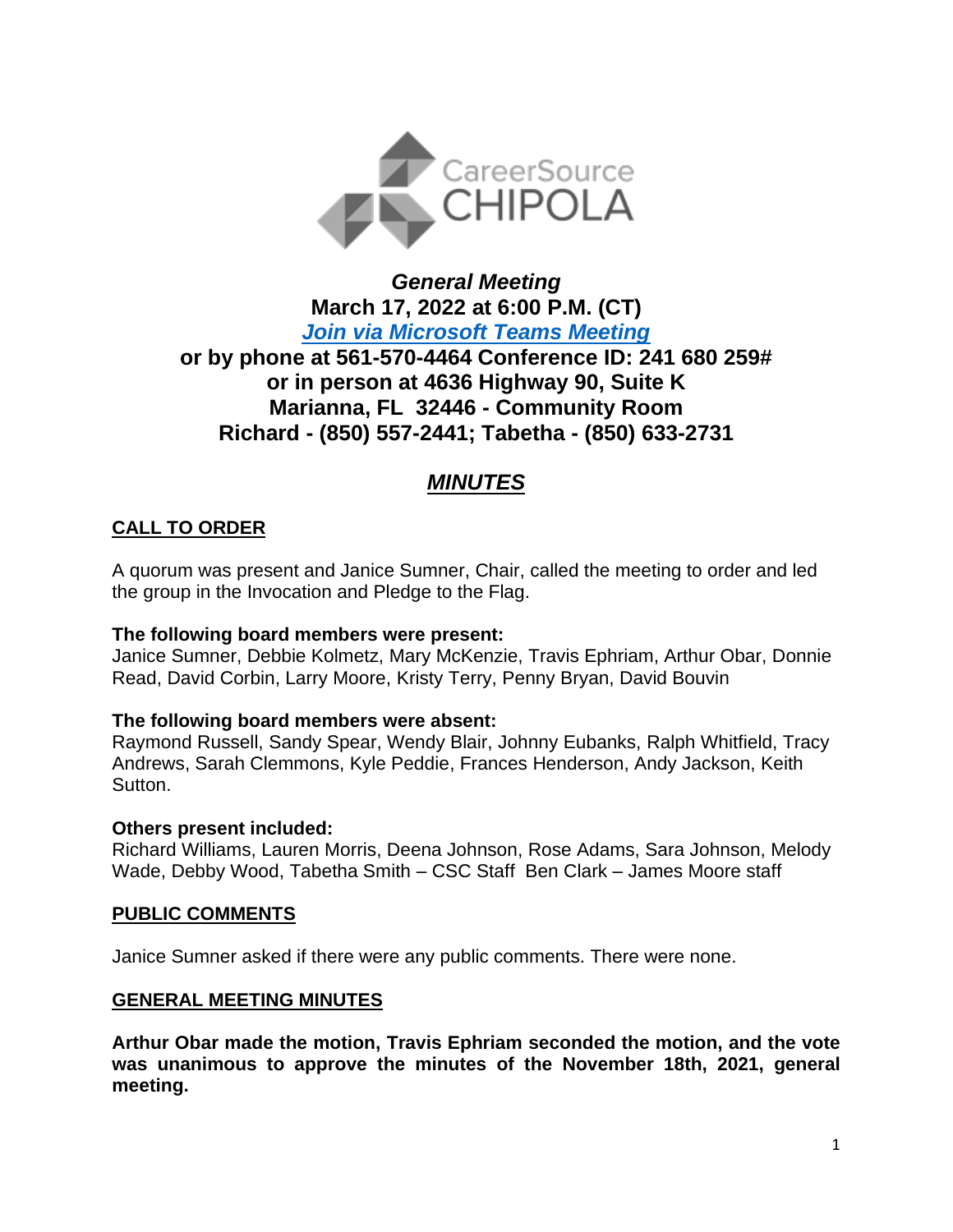### **AUDIT DISCUSSION**

Ben Clark from James Moore discussed Chipola Regional Workforce Development Board's independent auditor's report and presented their statements to the Board members.

#### **NDWG UPDATE**

Rose Adams provided an update on the Hurricane Michael National Dislocated Work Grant, stating that there were 10 participants at 4 worksites across all five CSC counties. She shared that there were 8 participants at 2 worksites as part of the COVID-19 NDWG.

#### **STATUS OF FUNDS REPORT**

Richard Williams went over the Status of Funds Report.

#### **YOUTH COMMITTEE REPORTS**

**A motion was made by Arthur Obar, seconded by Donnie Read, and the vote was unanimous to approve both the February 10th and March 10th, 2022, Youth Committee Minutes. No action was required on the February 10th, 2022, Program Committee Meeting.**

#### **NEW BUSINESS**

Richard Williams shared Catalyst became certified with the FSU Center for Autism and Related Disabilities (FSU CARD), the first certified in Marianna.

Mr. Williams then presented the OneStop Operator Quarterly Review by Linda Sumblin.

# **INFLATIONARY IMPACTS ON CUSTOMERS, PROGRAMS, AND STAFF**

Debby Wood and Richard Williams presented requests to the Board to increase the individual Support Services threshold from \$2000 to \$4000, to double the amount of transportation assistance due to inflation, and to implement a staff raise equal to the upcoming increase in the minimum wage of one dollar (\$1.00 per hour) for staff. **Arthur Obar made the motion, Donnie Read seconded, and the vote was unanimous for the Board to increase the individual Support Services threshold, increase the amount of transportation assistance, and to implement a staff raise.**